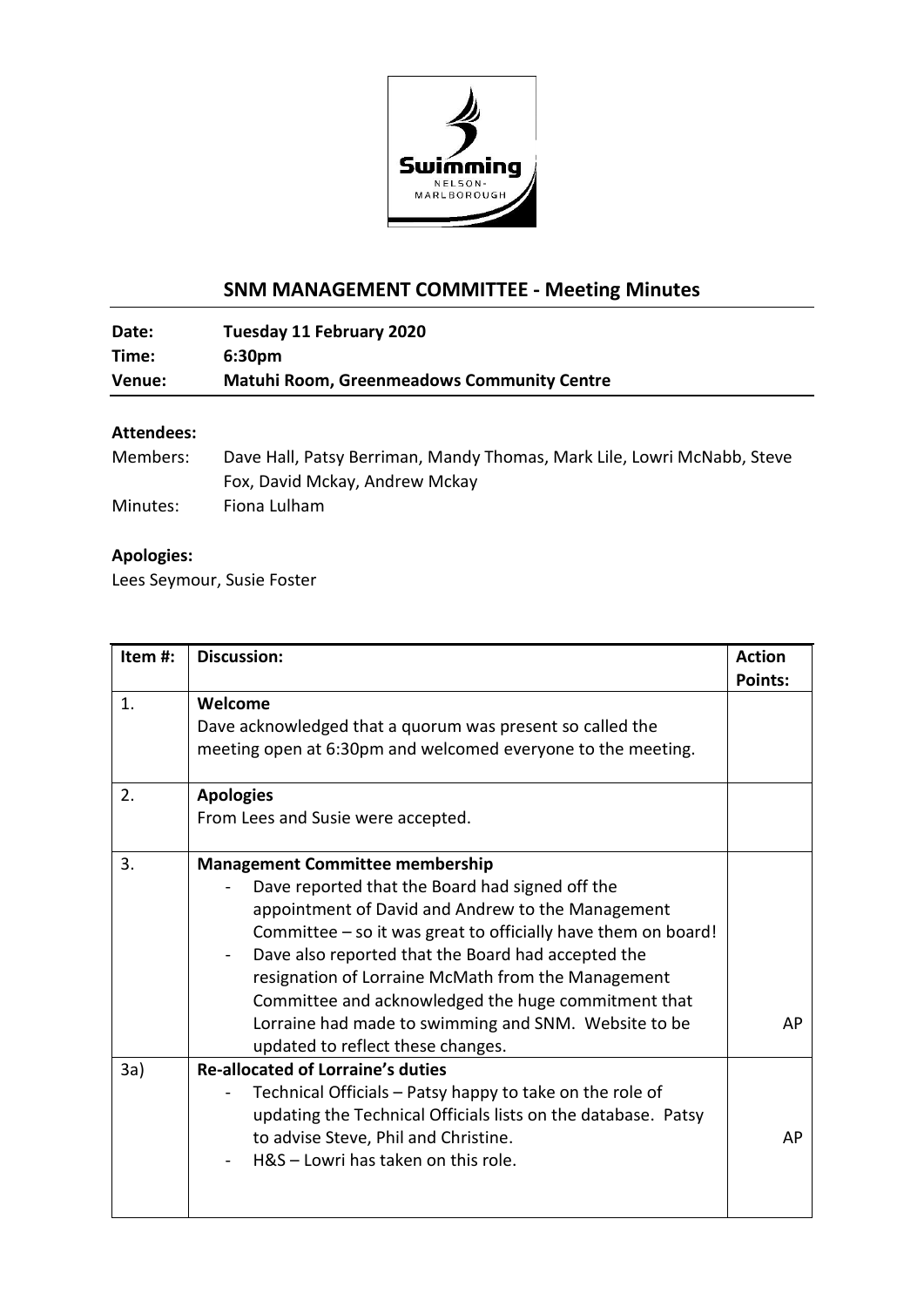| 4   | <b>Confirmation of previous minutes</b>                                                                |    |
|-----|--------------------------------------------------------------------------------------------------------|----|
|     | It was moved to accept the minutes (with amendment) of the                                             |    |
|     | previous meeting on 14 January as a true and accurate record.                                          |    |
|     | Moved/seconded: Andrew/Mark                                                                            |    |
|     | Carried unanimously                                                                                    |    |
|     |                                                                                                        |    |
| 4.  | <b>Matters Arising &amp; Tasks</b>                                                                     |    |
|     | Updated - see attached                                                                                 |    |
|     |                                                                                                        |    |
|     | Notes:                                                                                                 |    |
|     | Changes to Calendar (as detailed on the Task List)                                                     |    |
|     | The following changes were requested and accepted by the                                               |    |
|     | Management Committee:                                                                                  |    |
|     | TSC - Meet on 29 February is now a 2 day/4 session meet as                                             |    |
|     | requested by TSC coach                                                                                 |    |
|     | BSC – Unfortunately have to cancel their May meet as they                                              |    |
|     | no longer have access to the pool facility                                                             |    |
|     | It was moved to accept these changes to the Calendar                                                   |    |
|     | Moved by: Dave                                                                                         |    |
|     | Carried unanimously                                                                                    |    |
|     |                                                                                                        |    |
| 5.  | <b>Strategic Plan/KPI Implementation</b>                                                               |    |
|     | Lees not at meeting. No report provided. Ongoing                                                       |    |
| 6.  |                                                                                                        |    |
|     | <b>Health &amp; Safety, Child Protection</b>                                                           |    |
|     | Lowri's report was tabled as read.                                                                     |    |
| 7.  | <b>Secretary Report</b>                                                                                |    |
|     | Fiona's report was tabled as read.                                                                     |    |
|     |                                                                                                        |    |
| 8.  | <b>Treasurer Report</b>                                                                                |    |
|     | Susie not at meeting. No report provided.                                                              |    |
|     | It was however noted that Tasman's invoices to SNM were                                                |    |
|     | outstanding and the swimmer's entry fee refunds from SNM                                               |    |
|     | C&T also needed to be actioned.                                                                        |    |
|     |                                                                                                        |    |
| 9.  | <b>Registrar Report</b>                                                                                |    |
|     | Patsy's report was tabled and discussed.                                                               |    |
|     | South Island Champs                                                                                    |    |
|     | Files/flier need to be approved by Mako and sent to Patsy -                                            | AP |
|     | Dave to speak to Ben Close at Canterbury                                                               | AP |
|     | Medals to be ordered - Patsy to contact Lorraine McMath                                                |    |
|     | and Kieran from Otago for information.<br>SNM LC Meet Debrief and Evaluation was tabled and discussed. |    |
|     | Ask for feedback from clubs and coaches                                                                | AP |
|     | Fines need to be actioned                                                                              | AP |
|     | Updated SNM Records to be emailed for approval and to be ratified                                      | AP |
|     |                                                                                                        |    |
| 10. | <b>Publicity/Communication Report</b>                                                                  |    |
|     |                                                                                                        |    |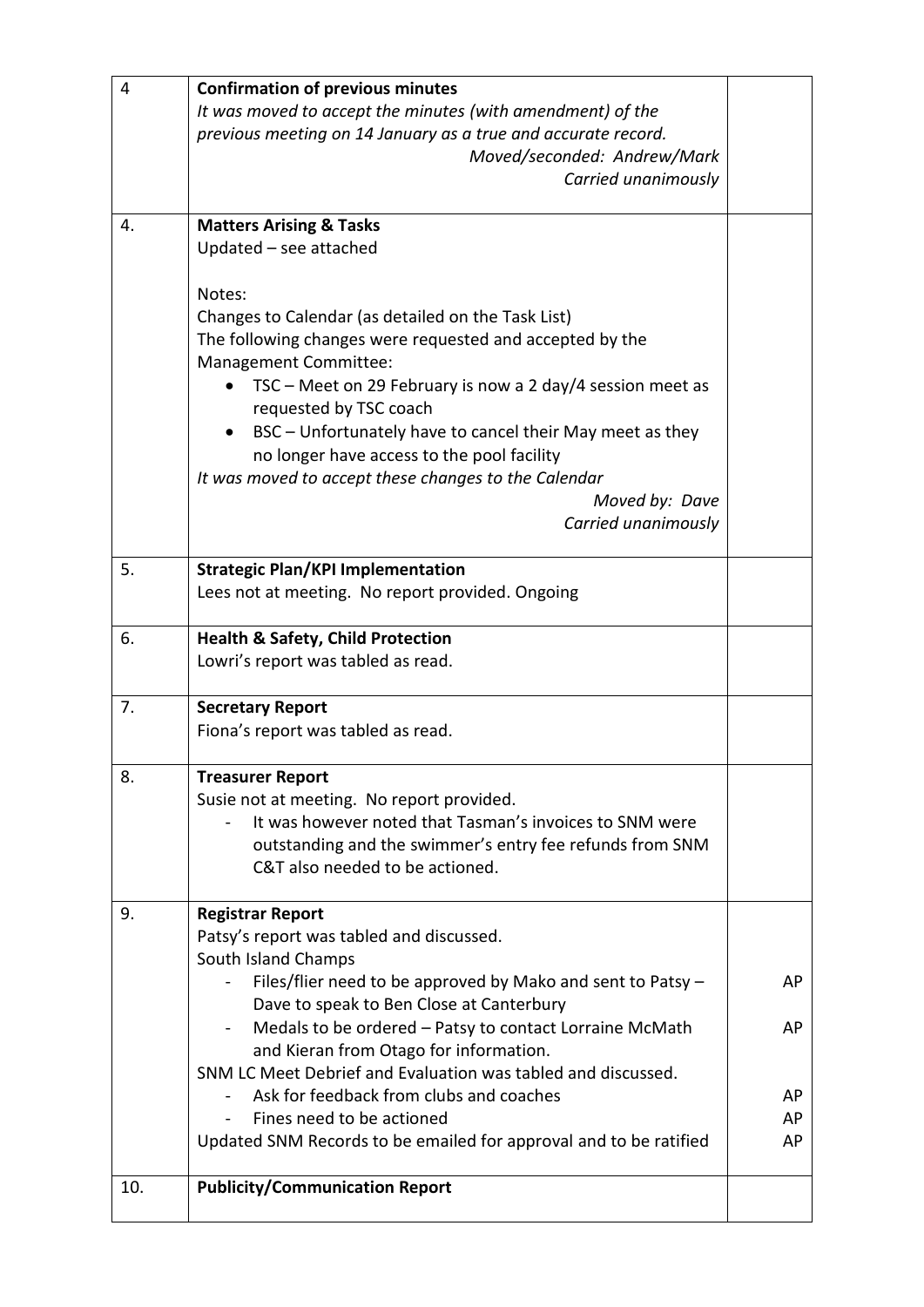|     | Verbal report from Mark. He has prepared media releases on the<br>Open Water achievements in January by Tasman swimmers. He will<br>also forward to Lowri to update facebook page.                                                                                                                                                                                                                                                                                                                                                                                                                                                                                                                                                                                                                                                                                                                                                        | AP             |
|-----|-------------------------------------------------------------------------------------------------------------------------------------------------------------------------------------------------------------------------------------------------------------------------------------------------------------------------------------------------------------------------------------------------------------------------------------------------------------------------------------------------------------------------------------------------------------------------------------------------------------------------------------------------------------------------------------------------------------------------------------------------------------------------------------------------------------------------------------------------------------------------------------------------------------------------------------------|----------------|
| 11. | <b>Funding Report</b><br>Funding report was tabled and discussed.<br>Agreed to submit funding application for touchpads.                                                                                                                                                                                                                                                                                                                                                                                                                                                                                                                                                                                                                                                                                                                                                                                                                  | AP             |
| 12. | <b>SNZ Liaison Report</b><br>Chair Level: No report as there hasn't been a SNZ meeting.<br>However Dave has been in contact with Ben Close from<br>Canterbury to organise a Mako Committee meeting.<br>Administration Level: No meeting                                                                                                                                                                                                                                                                                                                                                                                                                                                                                                                                                                                                                                                                                                   |                |
| 13. | <b>Technical Update</b><br>Nothing to report.                                                                                                                                                                                                                                                                                                                                                                                                                                                                                                                                                                                                                                                                                                                                                                                                                                                                                             |                |
| 14. | <b>Coaching Report</b><br>No report presented. Mark spoke to all coaches at recent meet to<br>gather feedback on SNZ Proposal - see below under General<br>Business.                                                                                                                                                                                                                                                                                                                                                                                                                                                                                                                                                                                                                                                                                                                                                                      |                |
| 15. | <b>Club Updates</b><br>Tasman - Bendi has gone to Hungary although he will come back for<br><b>NAGS</b><br>Waimea - Waimea's competitive numbers have almost doubled<br>recently with a high conversion rate from club to competitive<br>swimmers.<br>NSSC - Raised the idea of sending a regional team to Victorian<br>Champs/SA Champs with SNM covering the coaching costs. Dave<br>and Mark to talk to coaches to progress<br>Blenheim - Nothing major although BSC is opposite to Waimea with<br>a reduction in swimmer numbers.                                                                                                                                                                                                                                                                                                                                                                                                     | AP             |
| 16. | <b>General Business</b><br>i)<br>Dave to continue discussion with Wayne Goldsmith with<br>the view to him presenting in Nelson.<br>SNZ Competition Restructure update - Received feedback<br>ii)<br>from NSSC, BSC, Waimea. Coaches - overall were<br>supportive from a coaching perspective (which may differ<br>from clubs). Mark will collate a summary of feedback<br>received and look at common themes, eg SICT to form<br>the basis of regional feedback. Clubs will be encouraged<br>to submit their own feedback, as it was acknowledged<br>that clubs feedback may differ from the regional<br>perspective. Regional summary to be provided for next<br>meeting. Deadline for feedback is 23 March 2020.<br>iii)<br>Quantum. Mandy to look at cost of getting quantum<br>serviced and a software upgrade.<br>Gazebos - only used at 1 SNM meet per year. Agreed<br>iv)<br>that gazebos could be sourced via sponsorship, use of | AP<br>AP<br>AP |